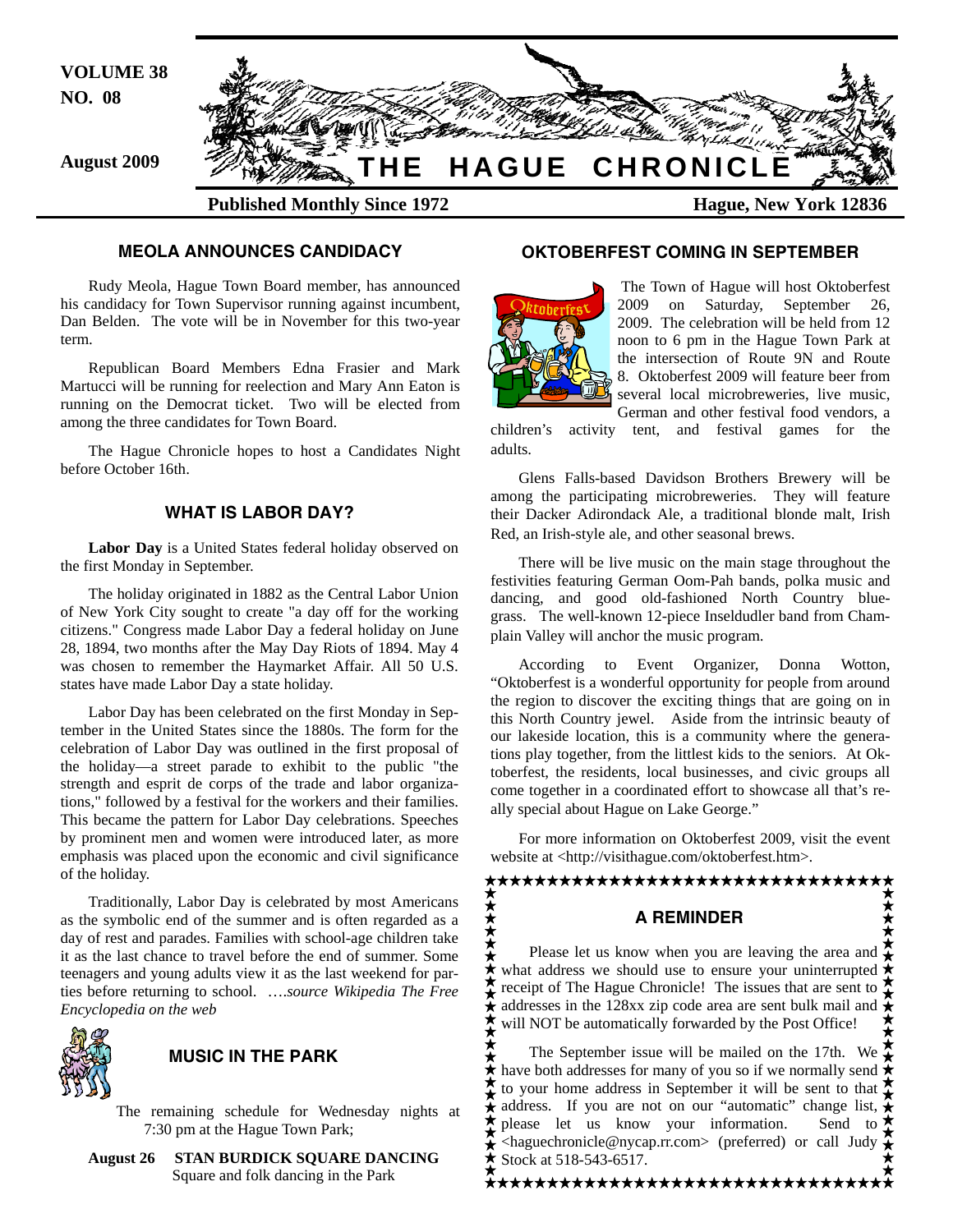## **SENIOR CLUB NEWS**

We hope you all are having a wonderful, warm and sunny summer so far!! Just a reminder to our Club Members - our Annual Picnic will be held on Tuesday, August 25, 2009 at the Hague Fire House Outdoor Pavilion starting at NOON. Bring a dish to share and the Club will provide burgers, franks, drinks and dessert.

The Senior Fall Outing is scheduled for Friday, September 18th, when we will be taking a Lake George Luncheon Cruise on the Lac du Saint Sacrement. Cost to Members will be \$10. Signup Sheet will be available at the Picnic so please bring your payment with you. Transportation will be by car pool.

September's meeting will be on Tuesday, the 22nd, at the Community Center starting at 1:30 pm. Our Guest Speaker will be Vicky Bueno, Community Health Educator for MVP Health Care in Schenectady, NY, with her program, Power of Positive Thinking. This should prove to be a very informative meeting. As always, refreshments will be served. Anyone interested in joining us, please do come. In fact, if anyone has any questions about joining the Senior Club, please give me a call at 543-6130. New faces are always welcome.

... Madeline Pelkey

#### **ANOTHER FROEHLICH AWARD FOR THE LGA**

The Lake George Association (LGA) has announced a grant of \$368,045 for progressive lake-saving initiatives from the Helen V. Froehlich Foundation. This is the sixteenth consecutive award from the Froehlich Foundation. According to Walter Lender, Executive Director of the LGA, the funding provided by the Froehlich Foundation grant will be used as a local match to state and federal funding for several projects in the watershed. The LGA's popular Floating Classroom program will receive \$20,000 to help teach lake science and watershed management to area students.

With assistance from the Froehlich Foundation, the LGA's Lake-Saving Projects program was launched successfully in 1994 and has expanded and improved with each passing year. The goal of these projects is to protect Lake George's exceptional water quality by minimizing or eliminating negative impacts through stormwater management, stream corridor restoration and lake-friendly land-use practices.

## **LATEST FROM THE HVFD**



 The Hague Fire Volunteer Fire Department (HVFD) has been the recent beneficiary of some generous gifts which it wishes to share with the public it serves. The Ticonderoga Area Kiwanis Club annually directs a major emphasis award in the amount off \$1000 to the Hague

community. We are grateful to be chosen as this years recipient. The award will be used toward the purchase of new light weight turn out gear for fighting brush and forest fires.

 Recently Mrs. Peggy Darrin made a lead gift that, along with others, enabled us to obtain a much needed state of the art defibrillator with a heart and respirator functions monitor. This is a critical piece of equipment.

 It is also the time of year when we say "Thank You" to all the talented Emps at Silver Bay for staging another wonderful musical for the benefit of the HVFD. This years show "My Favorite Year", capably directed by Mike McCord, packed the Auditorium on opening night, and resulted in \$2,520 for the Department. Thanks again to cast and crew for a great effort.

 Last, but not least, kudos to our own members who worked so hard and the public for their support in making our recent steak roast another success

 Due to a computer glitch, this month's logistics will be rolled in with the next issue.

 With all the bad weather early this summer, it looks like all of us are trying to cram a summer of fun into the two weeks we have left. Let's all watch out for our own and each others kids, in and out of the water. ....Joe McCranels

## **DO YOU REMEMBER THIS?**



*HVFD first engine 1947* 

**THE HAGUE CHRONICLE** is mailed out by volunteers on the Thursday after the third Tuesday of each month. The News deadline is six days earlier. Please send news or address corrections to the Publisher, Judy Stock at <**HagueChronicle@nycap.rr.com**>.

*The Hague Chronicle* is supported by its readers and you may send your yearly (check your label) tax deductible contribution, made out to **The Hague Chronicle** to:

> THE HAGUE CHRONICLE PO Box 748 Hague, NY 12836-0748

Editor/Publisher: Judy Stock (518-543-6517)<br>
Editorial Staff: Pat McDonough 
State Company Stock (518-543-6517)<br>
Layout Editor: Jim Henderson Editorial Staff: Pat McDonough

Our website: **www.thehaguechronicle.org**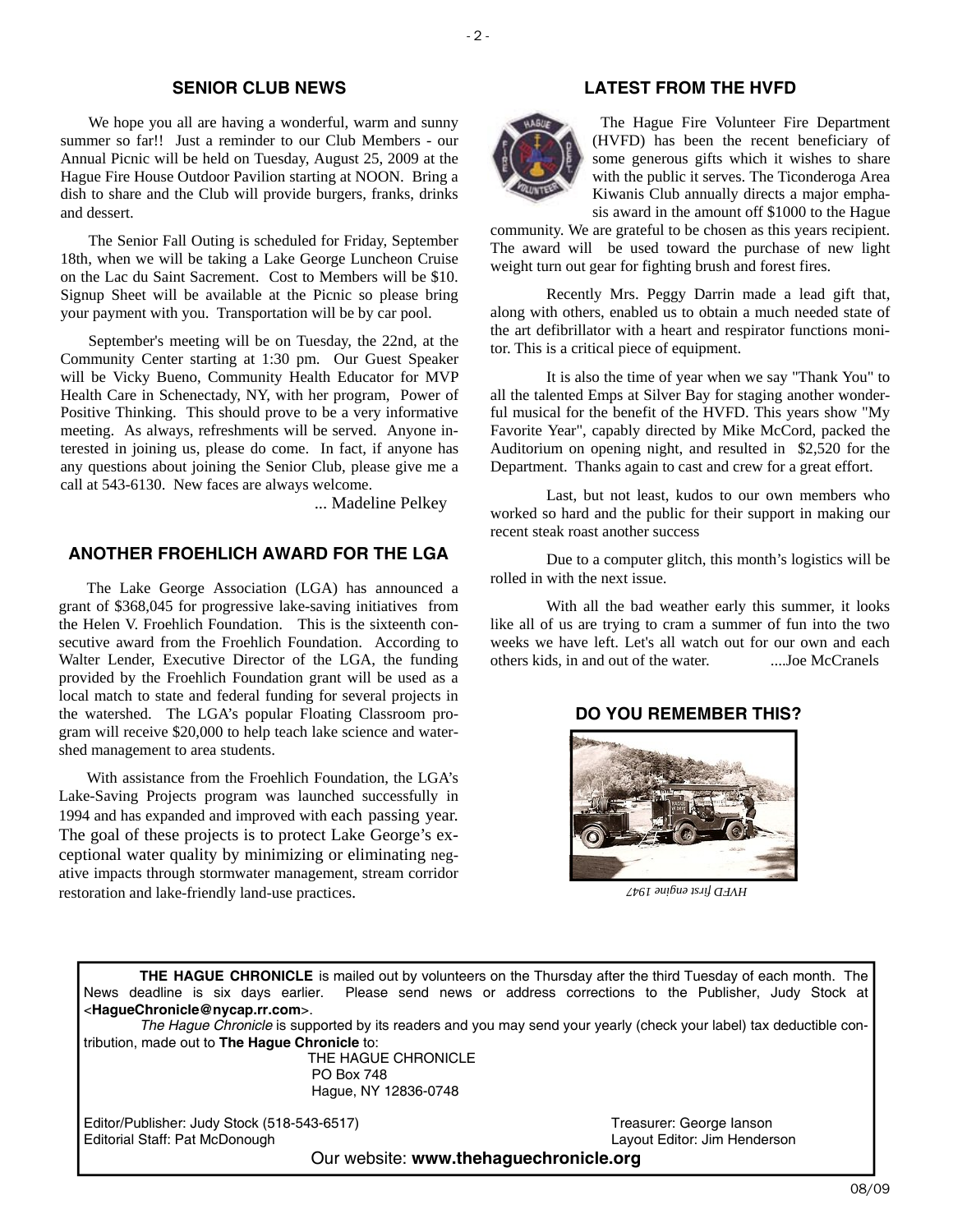## **UPCOMING EVENTS AT FORT TICONDEROGA**



On September 12 and 13, 2009 a Revolutionary War Encampment will feature units depicting the British, Continental, German and Natives involved in the War for American Independence encamping on the grounds of Fort Ticonderoga for the weekend.

On September 25 - 27, 2009, The Sixth Annual Seminar on the American Revolution will be held at Fort Ticonderoga. Weekend seminars will feature speakers on related topics. Call 585-6370 for registration or more information.

## **"CELEBRATING DEGAS" AT THE SEMBRICH**

The Sembrich Museum in Bolton Landing continues its two-week series of events "Celebrating Degas!" complementing the The Hyde Collection's "Degas and Music" exhibit. The celebration, which began August 15, includes performances, film and lectures centered around French art, music and culture.

You can join them at the Hyde for "From the Paris Opera," a program of arias and duets, paying homage to Degas on Saturday, August 22, at 7:30 pm. Soprano Phoebe Fennell, tenor Eric Fennell and pianist Michael Fennelly will perform a program including works of Bizet, Massenet, Gounod, Charpentier and Offenbach. Admission is \$20.

"Degas and the Culture of his Day" is a program of poetry and music presented at The Sembrich studio museum on Wednesday, August 26, at 5 pm. Through performance and readings, professors from Adirondack Community College will weave the work of four French poets (Paul Verlaine, Arthur Rimbaud, Stéphane Mallarmé and Paul Valéry) with works of art by Degas and music by their composer friends. This program is made possible, in part, with public funds from the New York State Council on the Arts Decentralization Program and Warren County (administered locally by LARAC, the Lower Adirondack Regional Arts Council). Admission is \$10.

Live organ accompaniment by William Hubert will add skin-tingling chill to the 1925 silent film classic "The Phantom of the Opera" shown on Saturday, August 29, at 7:30 pm. at The Hyde. The Phantom began his reign of terror at the Paris Opera in the famous 1910 novel by Gaston Leroux. Mr. Hubert's performance incorporates musical themes from Gounod's Faust. Admission is \$8.

The Hyde Collection is located at 162 Warren Street, Glens Falls. The "Degas and Music" exhibit, which includes 25 works of art, runs through October 18. To learn more, visit <www.hydecollection.org>.

For more information or to make a reservation for any of these events, please call The Sembrich office at (518) 644-2431 or 644-9839.

## **FISH & GAME CLUB PIG ROAST**

The Hague Fish & Game Club will hold its 1st Annual PIG ROAST on Saturday, August 22, 2009 at The Clubhouse on West Hague Road. Everyone is welcome and encouraged to "come hungry." The eating starts at 3 pm and goes until the food is gone.

Enjoy some fine eating; roast pig, corn, potato, roll and dessert all for only \$10. Refreshments will be available.

ATV and horse rides will leave Club around 9:30 am for a fun morning ride, horseshoes start at 2 pm and there will be music and dancing throughout the day. Campers, tents and horses are all welcome.

#### **2010 CALENDARS TO BENEFIT LGA PROJECTS**



The Lake George Association (LGA) has collaborated with renowned Adirondack photographer, Carl Heilman, to produce a 2010 calendar, featuring beautiful images of Lake George, that will benefit the work of the LGA. Proceeds from sales of the calendar, made through the LGA, will go to support the conservation group's Lake Saving Programs and Projects.

The calendar is available for \$14, plus shipping and handling. To purchase the calendar, contact the LGA office at (518) 668-3558. Previews of all of the images used in this calendar can be seen at <www.lakegeorgeassociation.org>.

## **LGA 17TH ANNUAL GOLF TOURNAMENT**



The Lake George Association (LGA) will hold its 17th annual golf tournament on Monday, September 14th at the Glens Falls Country Club. The 124 -year-old non-profit conservation group is seeking players and sponsors.

The tournament will feature world-class golf at a classic Donald Ross course with an awards reception barbecue following play on the patio. According to Nancy Cobb-Zoll, LGA Director of Membership Development and tournament organizer, early feedback from supporters has been very positive.

The shotgun start will be at 12:30 pm and the format is two best balls. To play in the tournament, it is \$150 per player, \$600 per team of 4. Prizes will be awarded for winners in men's, women's, and mixed teams for gross and net scores. Prizes will also be awarded for Longest Drive, Closest to the Pin and Hole-in-One. There will also be several raffle prizes awarded at the post-play barbecue, which takes place at approximately 5:30 pm. Several sponsorship opportunities are available and donations are being accepted for raffle prizes.

For more information, contact the LGA at (518) 668-3558.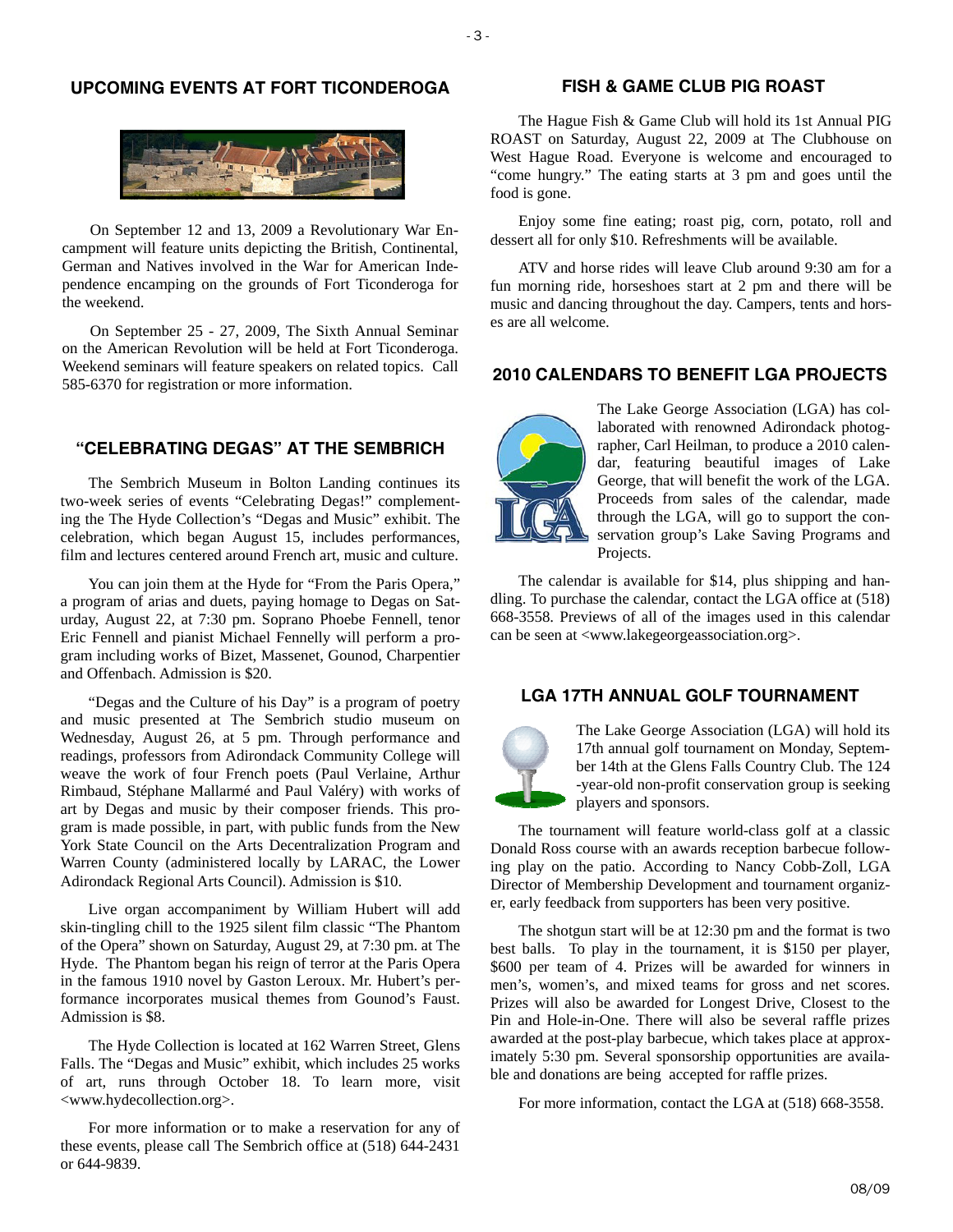## **SPECIAL TOWN BOARD MEETING - 7/21/09**

Supervisor Belden and members Frasier, Meola, Martucci and Gladu were present.

A moment of silence was held for Henry Geils.

Mr. John Bruening gave recommendations for Hague signage. Councilman Meola will send a detailed letter to Mr. Bruening asking for a proposal for each sign project.

In reviewing the Sewer complaints, the Board determined that a Single Commercial Enterprise and Offices with four employees or fewer would be charged 1/2 EDU. Also a commercial building with one bedroom less than 500 square feet with a kitchen is charged 1/2 EDU.

Changes made in the sewer assessments were Rust for commercial space from 2 EDUs to 1 1/2 EDUs.; Juniper Designs from 1 EDU to 1/2 EDU; Trout House Village locations from 7 EDUs to 6 EDUs and from 10 EDUs to 7 1/2 EDUs.

### **TOWN BOARD MEETING- 8/11/09**

Supervisor Dan Belden and Board members Edna Frasier, Rudy Meola, Mark Martucci and Dick Gladu were all present.

Dave Wick, District Manager, of the Warren County Soil and Conservation District, gave a presentation to the Board on the Hague Brook Delta project. He noted that the timeline for dredging depends on getting all the permits and financing.

A moment of silence was held for Henry Aumiller.

#### **Some Committee Reports**

### **1. Assessor & Justice**

Dick Gladu reported meeting with Dave Rosenberg, the Bolton-Lake George assessor and the assessor from Ticonderoga. These towns are planning to do a complete reassessment. Commercial properties seem to be under assessed so to make it more equitable they have decided to go ahead with a reassessment. He noted that sales for 2009 are down significantly from 2008 so 2009 figures would not be a good data base to use. In 2004 there were 13 sales and in 2008 there were 19 sales. Dick will meet with Hague Assessor Dave Martucci and Ticonderoga Assessor Patti Osier to discuss further.

#### **2. Buildings & Grounds**

Mark Martucci reported that work will be done on the porch at the east end of the building. The ramp will be a delivery ramp. A Request for Proposal (RFP) will be sent out and due back by September 1st so the Board members can review before the next board meeting.

#### **3. Finance & Insurance**

The biggest area of problem spending is with the sewer which needs to be re-looked at during budget time but other areas are in line with projections.

 Mark Martucci noted that the county occupancy tax collections are down 25%.

#### **4. Highway**

Dan Belden said that the highway trucks have been hauling sand through the downtown area and wondered if they could use the back roads route.

#### **5. Planning/Zoning/Stormwater**

The DEC Part 608 regulations have a definition update that "All streams are navigable until they are proven not navigable." The next monthly meeting of the Lake George Park Commission will be held on August 25, 2009 at 10 am in the Hague Community Center.

The Darrin Fresh Water Institute tested nine sites in Hague. The total coliform and fecal coliform counts were well below limits. Hague had the best test results of any town on the Lake.

#### **6. Recreation/Promotion & Youth**

Rudy Meola reported that Donna Wotton was "doing a bang up job" on the plans for the Oktoberfest to be held on September 26, 2009. The Board did not approve his request that the vendor fees be waived for the event. Edna Frasier noted that vendors have paid for other activities in the Park and the Board already has put a lot of money into the event.

Rudy Meola reported that the Youth program at Silver Bay served 26 local kids. It is a very successful program which will end on August 28th. The local kids can participate because Silver Bay absorbs half the cost and the Town picks up the other half.

Mark Martucci reported that Mike Consuelo has been hired by Warren County as a Special Events Coordinator. He will meet with Mark (representing the Warren County Council of Chambers of Commerce), Dan Belden and a representative from the local Chamber to set up ideas for special events. His position is funded through the county occupancy tax. It is thought that with planning more events it might result in an increase in occupancy tax funds coming in.

#### **7. Sewer District #1 & #2**

Supervisor Belden says they hope to have both the north and south ends up and running by September 1st. He noted that property owners can't hook up until the system is running and tested and thanked people for patience.

#### **Other Business**

The Board passed three resolutions:

#### **Resolution #71 of 2009 - Telecommunication Option**

Authorized an agreement with Tower Development Inc. to lease land from the Town (at the Town Shed area) as a potential site for the construction of a cellular tower.

## **Resolution #72 of 2009 - Discontinue Court Action**

Authorized the Town Attorney to "withdraw and discontinue.. all actions against Hannah Cole." She had been cited for a public nuisance as a result of barking dogs but the property has been reviewed by the Town Board and the matter has been taken care of to their satisfaction.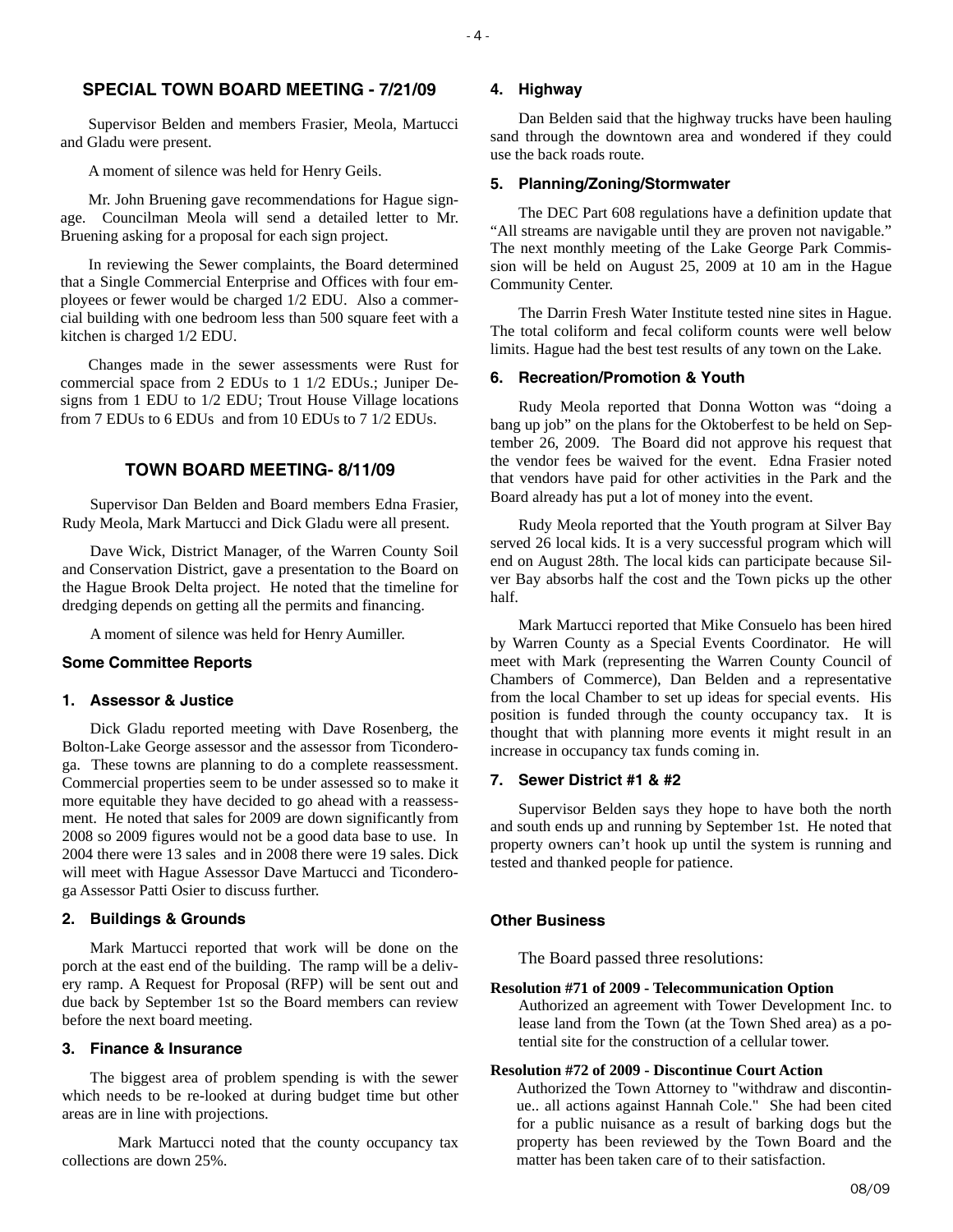#### **Resolution #73 of 2009 - Action on Hague Brook Delta**

Authorized applying for funds from the Clean Water State Revolving Fund.

Supervisor Belden reported meeting with Sheri DeLarm of the Firehouse Restaurant about problems in the parking lots. Closing the Town lots at 11 pm was discussed but other businesses also use the lots.

Audience member Bruce Rust suggested that "one day this board will have to revisit a noise ordinance."

Supervisor Belden received a letter from Time Warner Cable in response to his request for costs of construction of cable television to the Sewage Treatment Plant on Decker Hill Road. As of January 1, 2009, the Town had \$60,000 in their franchise account. Additional monies have come in since then. Rudy Meola noted that in November 2006, the Board authorized the Supervisor to contract with Time Warner to complete service to Split Rock Road and New Hague Road. The Supervisor said that the contracts were not received. The Supervisor was asked to get more information on the costs for Dodd Hill and New Hague Road.

Edna Frasier reported that Melissa McManus, a grant writer who works with planners, would prepare the paperwork on the American Legion building (Brookside Park) at a rate of \$100 per hour. Edna said that she can't predict the number of hours that would be needed but maybe 4 to 5 hours. The Board approved hiring her as a consultant.

The Board hired Bo O'Leary, Wastewater Treatment Plant Operator Trainee, as a full time employee starting September 1, 2009 at the pay rate of \$14 per hour since Tim Costello will be leaving next August. Since Bo has other health insurance he requested a portion of the savings to the Town. The Personnel Committee will check further into the insurance issue.

The Board approved a request from Mike White, Executive Director of the Lake George Park Commission (LGPC), to remove milfoil from the Hague Delta area at no charge to the Town from August 17 - 20th. Because the Vermont company's contract with the LGPC to remove milfoil ends in September, they want to get it done now.

Audience member Gene Moran suggested that there be more recreational facilities for our kids here. Supervisor Belden asked him to do a survey and find out if there is some interest. There have been programs in the past where the interest wasn't sustained.

### **ZONING BOARD OF APPEALS - 7/23/09**

Chairman Robert Goetsch and Board members Jon Hanna, Martin Fitzgerald, II, George Ianson, Lindsay Mydlarz and Bill Pittman were present. Glenn McKee was absent.

The Board deemed the applications complete and set site visits for two projects.

#### CORBO (26.6-1-8) 36 Forest Bay Rd. (TR-1R)

The applicant applied for a variance to construct a 5' x 32' walkway/deck to the lake side of an existing cabin, which currently sits 44' from the lake.

#### BURKLE (76.12-1-11) 41 Tower Point Rd. (Hamlet S-R)

The applicant would like to place a 10' x 18' storage shed 15' from the front line setback. The proposed area has been used as a parking area for many years, so the ground is already compacted and cleared of vegetation.

#### **PLANNING BOARD - 8/6/09**

 Acting Chairman Dick Frasier, Pam Peterson, Bruce Clark, Mike Cherubini, Martin Fitzgerald and John Brown were present. EJ Siwek was absent.

#### CLARK (43.5-2-19 & 43,5-2-19) 9051 Lakeshore Drive (Hamlet)

The Board approved the applicant's request for a lot line change with one lot of 7.98 acres becoming 7.73 acres and a lot of 2.57 acres becoming 2.82 acres allowing for more level area for development.

#### CORBO (26.6-1-8) 36 Forest Bay Rd. (TR-1R)

The Board approved an application for a 14' x 22' screened porch, with a fireplace, over an existing flagstone patio which will sit 50' from the MHW of Lake George with the condition that it will not become living space.

#### TOWN OF HAGUE (43.5-1-25) 9073 Lakeshore Drive (Hamlet)

The Board approved the application to replace the current American Legion building of 741 sq. ft. with a new 402 sq. ft. structure with the condition that no trees are to be removed from the south side of the brook. The large oak is to remain on the north side of the brook.

#### BURKLE (76.12-1-11) 41 Tower Point Rd. (Hamlet S-R)

The Board approved the application to place a 10' x 18' storage shed 90' from the mean high water (MHW). The proposed area has been used as a parking area for many years, so the ground is already compacted and cleared of vegetation.

## *SEEN ABOUT TOWN*



*Sally Rypkema, owner Juniper Goods & Design*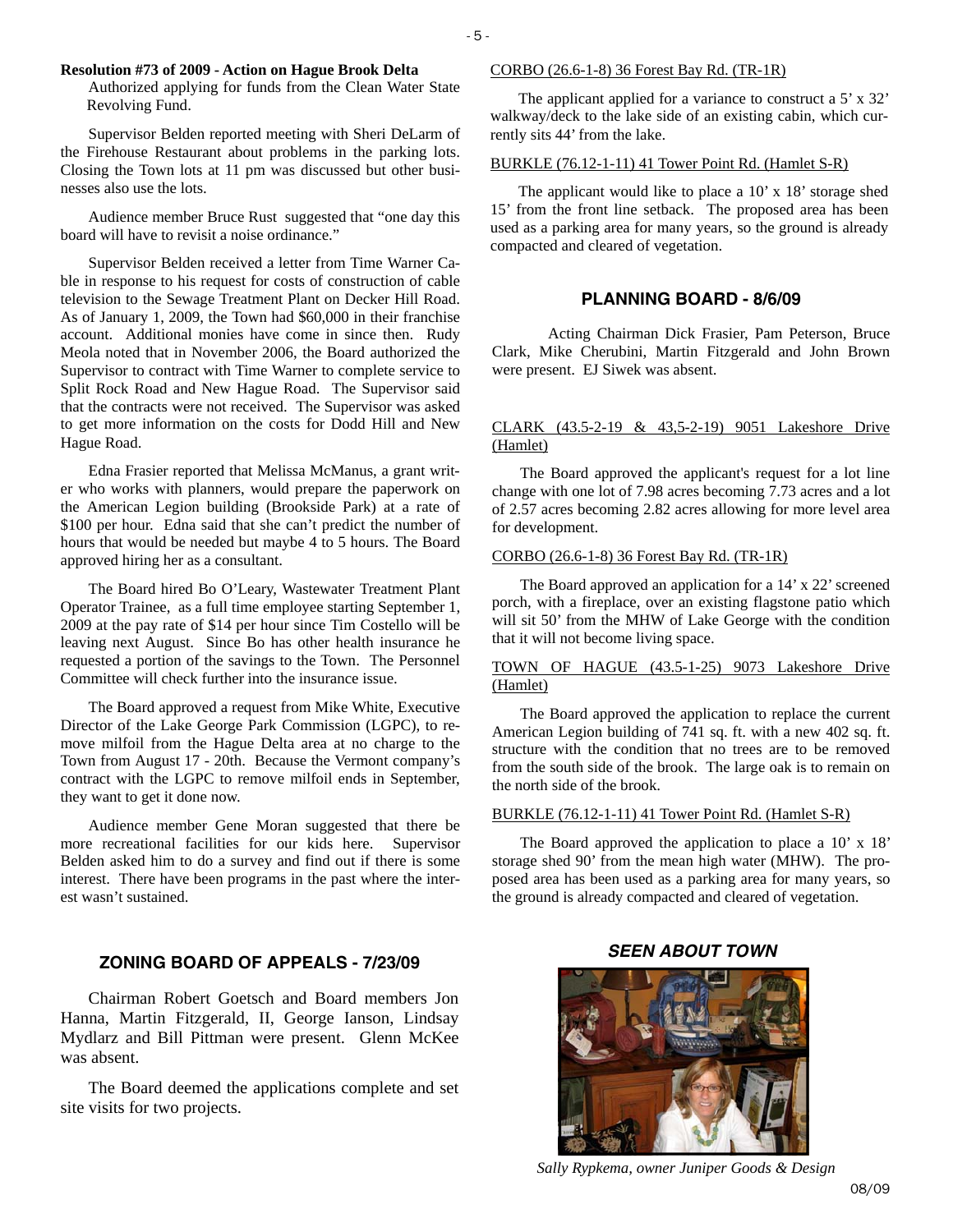#### **CONGRATULATIONS GRADUATES!**



 We congratulate the seven students from Hague who were among the 2009 graduates of Ticonderoga High School. They are Jared Best, Brendan Carberry, Molly Ginn, Mara Haskell, Frank Lafferty, Aaron Lawrence and Amanda McCoy. This month we are featuring Jared and Brendan and will highlight the others in our September issue.

## **JARED BEST AND BRENDAN CARBERRY THS '09**

Jared Best, son of Larry and Tammy Best of New Hague Road and Brendan Carberry, son of Lorraine Carberry of Lakeshore Terrace are two outstanding young men from Hague who graduated from Ticonderoga High School in June in the top tenth of their class. Both excelled in academics, sports and extracurricular activities and both are headed to Clarkson University.



*Jared Best* 

Jared, who ranked 7th in his class, was on the National Honor Society and a member of the Quiz Bowl team which won the small schools competition. His Senior project was to create an electric moped. In addition to being a star in cross country and track, among Jared's activities was Prom King, Executive Board member and Venture Club President. He also participated in many community events and during his Senior year he worked on the Trout Brook Road cleanup, Earth Day cleanup and Elk's Veterans'' Day dinner volunteer.



*Brendan Carberry* 

Brendan, who ranked 3rd in the class, took Advanced Placement classes in Statistics, Calculus and Physics and an advanced Spanish class. His Senior project was building and flying radio controlled model airplanes. He has worked on church and charity events as well as working on setup for the Hague Memorial Day Parade. Brendan excelled in cross country and track and is active in many water sports as well as snow sports and even unicycling. He has a long term goal to create a performance bicycle company.

 With over 10 awards/scholarships each, Jared and Brendan have been acknowledged as excellent scholar athletes. These two friends have been assigned as roommates and are now off to Clarkson where they will use their formidable talents at the collegiate level. Jared plans to major in environmental engineering and Brendan in mechanical engineering. We wish these two outstanding young men much success in college.

## **PETER NEAL MEMORIAL SCHOLARSHIP**

At the Silver Bay Association, on August 10, the 2009 Peter Neal Memorial Scholarships were announced. These scholarships are presented annually to employees of the Silver Bay Association, based on high standards of work performance and financial requirements for a college education.

The winners for 2009 are:

Tim Sweet— Springfield College

Amanda Hill — Florida Gulf Coast University

Iain Bradbury — Springfield College

Rachel Destefano — Indiana University of Pennsylvania

Stephanie Hunt — SUNY Potsdam, Crane School of Music.

Family and friends established the scholarship in 1992, as a memorial to Peter Neal, son of Sally & James Neal of Venice Florida and Sabbath Day Point. Peter was a summer employee at the Silver Bay Association the summers of 1983, 1984 and 1985. He died of colon cancer in 1992.

 Anyone wishing to contribute to this memorial may do so by sending a check to the Peter Neal Memorial Scholarship, Silver Bay Association, Silver Bay, NY 12874.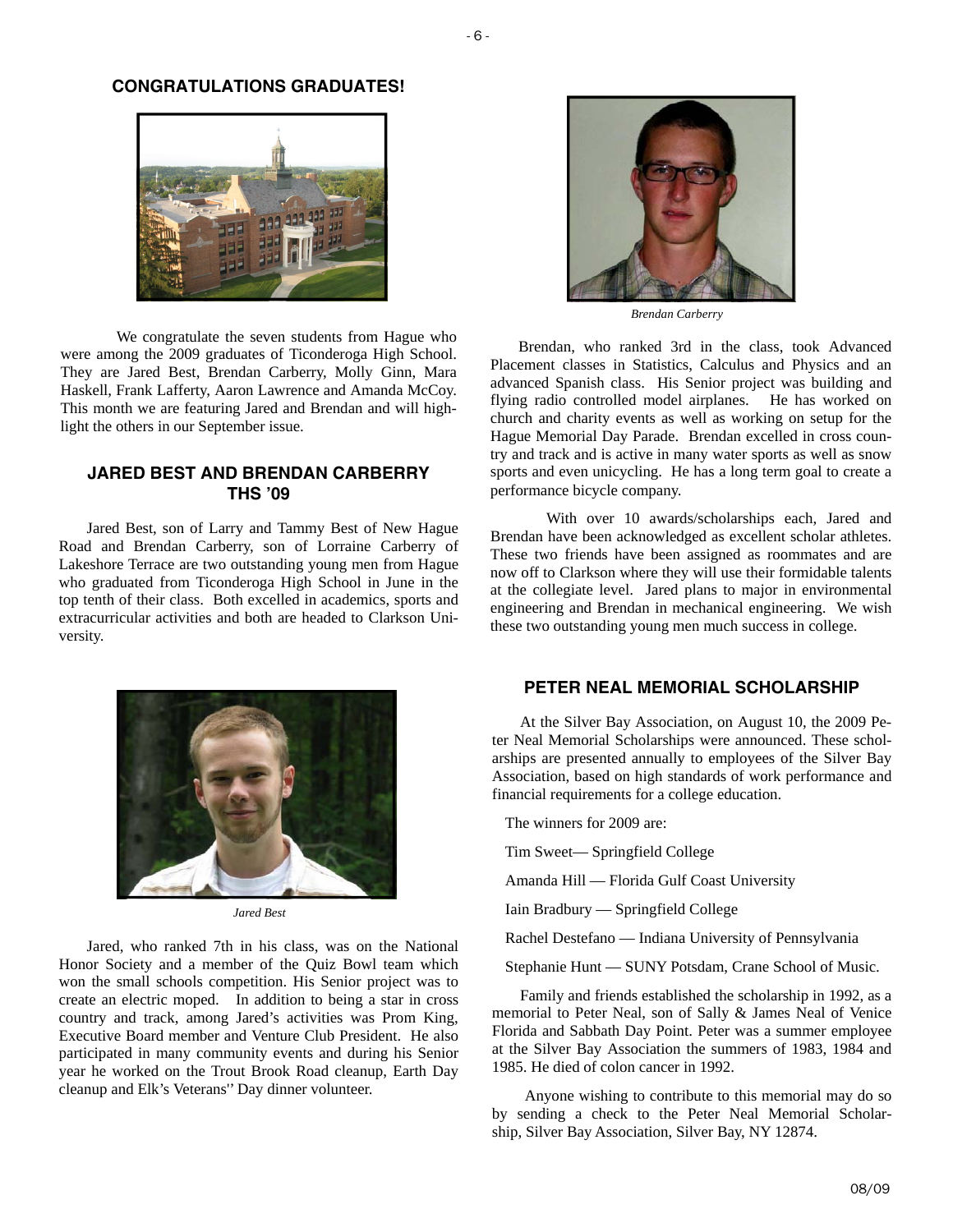

*Researched by the Hague Historical Society* 



The 100th Anniversary of Camp Mohican was celebrated at a small gathering hosted by Ken and Enid Engler earlier this month. Camp Mohican, founded in 1909 by Charles C. Batchelor, was located at the north end of Forest Bay. Clues at the site as to the camp's existence are "Camp Mohican" etched in the concrete where a flag pole had been erected and two bolts embedded in the rocks at the shoreline that were the fasteners for a diving platform. Another clue was found by Enid and daughter Karen when in an antique shop. They ran across a copy of an old ad that had run in a 1920 Harper's Magazine. The advertisement read "Camp Mohican. Hague-on-Lake George".

Though the camp only survived into the mid-1920's, members of the Batchelor family still reside in Hague and were pleased to join the celebration of the anniversary. They brought with them a number of interesting artifacts that had long been stored in an old trunk in the attic of their cottage. They also brought a booklet written about the lives of Charles Bronk Batchelor (1878-1968) and his wife Elsie (1886-1968).

The booklet tells us that Charles Batchelor was a gym teacher at Erasmus Hall High School in Brooklyn and in 1909 he started a boys summer camp on "rented land at Indian Kettles Point on Lake George, one of the most beautiful spots in the world." Batchelor had "built tent platforms, a kitchen and large roofed dining porch, a high-diving tower and boat-house at the water's edge, an ice-house, other outhouses." The booklet's author, Ruth Batchelor Allen, remembers "eating on that dining porch . . . the unequalled deliciousness of the lemon sherbet and real vanilla ice-cream that came from Ticonderoga." There were about forty campers "plus counselors, cooks and a handful of wives and little children." The Batchelors sold the camp in the 20's not long after their small son drowned in the shallow water near the shoreline.

 The more we learn of our history, the more we want to learn. Were you ever a camper at Camp Mohican? Did anyone in your family ever work there or speak of the camp? Let us know!

Please contact us at <haguehistoricalsociety@yahoo.com> or Hague Historical Society, PO Box 794, Hague, NY 12836. ...Pat McDonough

## **HAGUE HISTORICAL SOCIETY**

Summer's coming rapidly to a close and one good way to wind up the season is to come out for your Historical Society's program "Houses of Hague".



A little architectural appreciation, a little Hague history, and lots of family memories of the dozen or so houses will round out the program. Join us at 7 pm on Tuesday, September 1, 2009 at the Community Center! You'll be glad you did!

## **GRACE MEMORIAL CHAPEL CELEBRATION**

Many residents of Sabbath Day Point and environs enjoyed the festivities of the 125th celebration of the founding of Grace Memorial Chapel. Games, ice-cream, bell-ringing, a worship service, rededication of the stained glass windows and birthday cake were all part of the August 8-9, 2009 events. After the Sunday service, Mrs. Frank Kireker was presented with a picture of the chapel painted by Susan Pierson on a piece of slate which came from the chapel roof. Mrs. Kireker was thanked for her generous support toward the restoration of the windows.



*Presentation to Mrs. Kireker; Susan Pierson at right* 



*Allie, Robert, Angela & Grace Strong* 



*The Reverend Gerald and Eloise Van Heest* 



*Janet Kireker* 

 08/09 *See more pictures on page 8*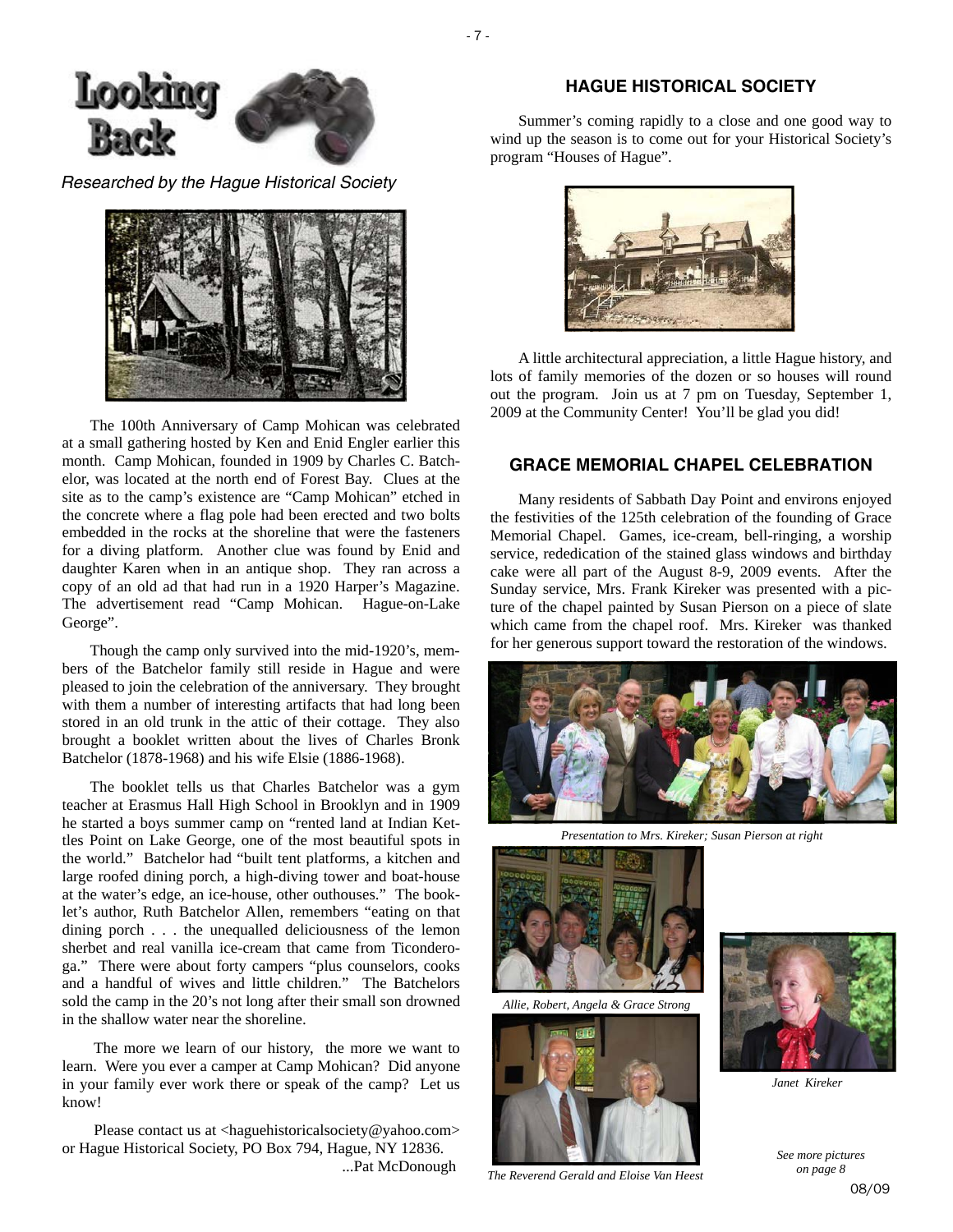# *~SOUNDINGS~*

BORN: Colin Jerome Lewis on June 26, 2009 in Bristol, PA to Marc and Janice Lewis of Langhorne, PA. Grandparents are Jerry and Joyce Holub of Sarasota, FL and Dona Lewis of Jonesborough, TN. Proud great-grandmother is Dolly Kennedy of Hague. Colin joins his older brother, Kyle, age 3.

BORN: Lillianna Cathleen Ball on July 18, 2009 at Madigan Army Medical Center in Fort Lewis, Washington to Major Tracy and Ben Ball. She is the first grandchild for Cathy and Jim Bolton of Ticonderoga.

DIED: Henry (Hank) Geils, of Silver Bay and Lake Wales, FL on July 19, 2009 at his home here. Mr. Geils has been a summer resident of Silver Bay for the past 50 years. He is survived by his wife, Ann, children Paul and Beth Geils, Martha Smith, five grandchildren and brother, John of Silver Bay and Southbury, CT.

DIED: Henry Aumiller, 95, of Schenectady, on July 21, 2009 at home with family by his side. Mr. Aumiller enjoyed the outdoors and his camp on Lake George was special to him. He is survived by his wife, Judy, two step-daughters and several nieces and nephews. He was predeceased by his first wife, Bernice and his six siblings.

## **SILVER BAY CELEBRATION**



Silver Bay YMCA of the Adirondacks celebrated the 100th anniversary of the Auditorium on Saturday, August 8, 2009. In conjuction with this celebration, Silver Bay hosted a Community Day.

## *Seen at Silver Bay*



*Mike D'Attilio* 

## **SEEN AT GRACE MEMORIAL CHAPEL**

## **CELEBRATION**



*Betty Noordsy and Diane Dickson* 











*Katelyn Roselli* 



*Matthew and Chris Clark Dick Matthews* 

## **Weather Report** by JoAnne DeFranco

## **Hague Weather Report 7/18/09—8/14/09**

July 2009 will go down in the record books as the wettest July since 1871. The last two weeks of July were consistent with the beginning of the month. Every day was cloudy with rain usually after 3 pm. The weekend of July 24-26 was the best weekend of the month with 5 days (Friday 7/24 through Tuesday 7/28) of sunshine and warm temperatures. The high was 93 on 7/29. Rain started by 3:30 pm on 7/29 and continued heavily all night. My rain gauge recorded 1.25" rain. Rainy periods continued 7/30, 7/31, 8/1 and 8/2 for a total of 1.6" over the 4 days.

Now the good news. Since August 4th we have had a return of summer-like weather. There have been warm sunny days and moderating night time temperatures in the high 50's and 60's. There has been very little rain. I know that we are hoping that the weather pattern has changed and will bring us an August that is more like our typical July.

On August 11 and 12, the Perseid meteor shower put on its usual August show of "falling stars". The skies were clear, fortunately, although the moon was a bit bright for a spectacular show. If you missed the meteor shower, mark you calendar for next August as it occurs each year at almost the same time.

 Sunrise is at 5:58 am and sunset at 7:59 pm. The next full moon will be September 4th. The Lake George water temperature is 72.

*Jules Halm*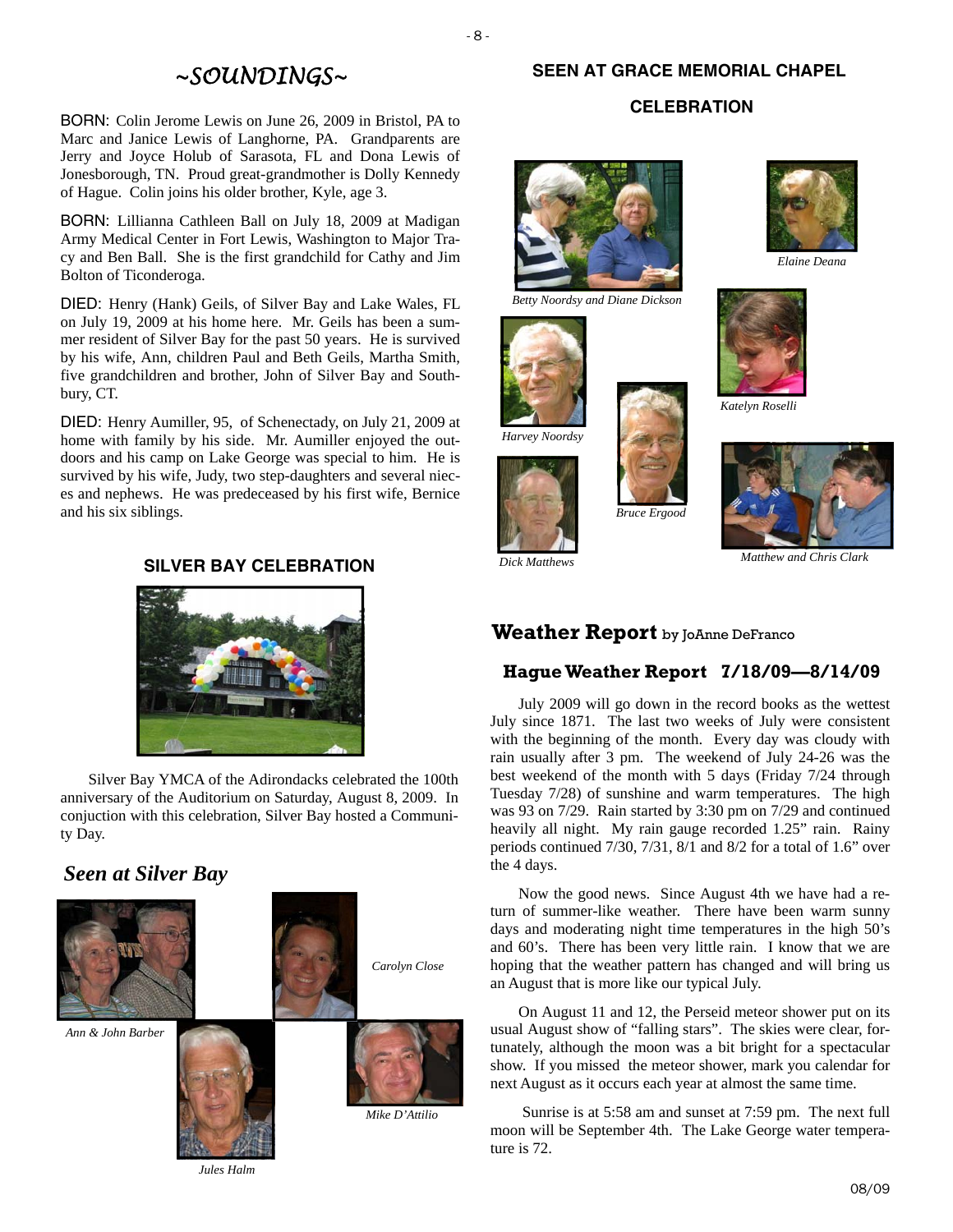## **Nature News** by Nancy Wotton Scarzello

### **Update on Bats**

- 9 -

Last summer my evening ritual was to witness the mass exodus of a hundred or more bats from the peak of the roof of my house. They lived in the attic and sometimes I could hear them at night rustling around up there, but mostly I was just a witness to their coming and going at dusk and dawn. I loved having them live with me, knowing their favorite food was the mosquitoes they kept at bay. I wrote about the mysterious death of hundreds of bats by a condition dubbed "white nose syndrome" named for the white fungus appearing on the dead and dying bats, and wondered how the bats would fare after another winter hibernating nearby.



White nose syndrome is looking more and more to be caused by a cold-loving soil fungus that seems to thrive on several species of hibernating bats during the winter months. The fungus grows best between 41 and 50 degrees Fahrenheit, which is the optimal temperature for a bat hibernation site like the mines here in Hague. Although not exactly clear why the bats are dying, the leading hypothesis is that the fungus bothers the bats so much that they wake up to groom themselves during the exact time they need to be conserving energy to make it through the long winter. They expend energy when awake and their body temperature rises. No longer in hibernation, they shiver from the cold and need food to restore their energy reserves. Last winter hundreds of bats were found to be weakly flying around in the middle of the day, crashing into snowbanks and dying outside the caves. They were possibly looking for food in their awakened state. They should still have been hibernating and there were no flying insects around for the bats to eat. Laboratory tests have shown that bats affected with white nose syndrome have little or no body fat. They are starving to death.

As a result of white nose syndrome, many of the bats that survived the winter are so physically compromised that they can be exhibiting abnormal behaviors such as flying or roosting out in the open during the day or flopping on the ground as they die. Last week I was startled to come across a bat in the middle of the day. I almost stepped on it, but I heard a loud squeak as I came near it and saw it lying there, wings outstretched, in the blueberry bushes near the ground. It only picked up its head to yell at me for approaching, but otherwise didn't move. Very disturbing. The evidence is overwhelming that white nose syndrome does not affect people, as there has been no case of a human or a pet exposed to the syndrome getting sick. That said, dead or sick bats should not be handled because a small percentage of them may carry rabies. It is much more likely that they are affected by white nose syndrome. A total of 650 bats with white nose syndrome from northeastern states were tested in the last year and a half, and only one bat had rabies. I left this one alone and it was gone by morning.

The U.S. Forest Service has closed caves and former mines in 33 states, from Minnesota to Maine, from New York to Virginia. In New York, some of the affected caves have lost 80 – 90 % of their bats. This past May, they estimated over 500,000 bats had been killed by the fungus. And why should we care? Scientists don't know what effect the death of so many bats will have on the surrounding ecosystem. One possibility is a surge in agricultural and forest pests. There are 47 species of bats in the United States and most are primarily insect eaters. The caterpillars and larvae that eat the leaves and stems of crops and forest plants are kept in check by bats, which feast of their moth and beetle parents. Bats also play a key role in keeping insects such as mosquitoes under control. A single little brown bat can eat up to 1,200 insects in an hour. Between April and October, they usually eat their body weight in bugs per night. The loss of 500,000 bats means that 2.4 million pounds of bugs aren't eaten in a year!

Making up  $\frac{1}{4}$  of all mammal species, the 1,116 species of bats worldwide provide a lot of benefits to humans and the world ecosystem: They pollinate flowers, devour insects and fertilize plants. Around the world, bats pollinate or disperse the seeds of more than 300 important species, including wild bananas, wild avocados, saguaro cactus and agave plants, from which tequila is distilled. No bats, no tequila, no margaritas!

Bat guano (excrement) has important benefits to humans too. It is popular as a plant fertilizer because it is all natural and totally organic. Two hundred years ago it was used to make gunpowder! And today, enzymes first discovered in bacteria that grow in bat guano are used in laundry detergents. Questions have been asked if the bat syndrome has anything to do with colony collapse disorder, which struck honeybees around the country previously. Not directly, since bats do not eat honeybees, but a new class of insecticides is a suspect in both ailments. It should be noted that bee research has received consideration for funding from Congress, while bat research has not.

This year the most bats I counted leaving my roof at dusk was six. This week there has been no evidence at all. I have noticed the clouds of mosquitoes and they have kept me indoors at night. Do I have hope? Yes I do, that the balance of nature will eventually right itself with or without our help. But, I have faith that humans will eventually find the cause and put all efforts into learning our part in it and rectifying the situation. Mostly I just pray for the best outcome and rejoice when I see the little creatures flying about in the evening sky.